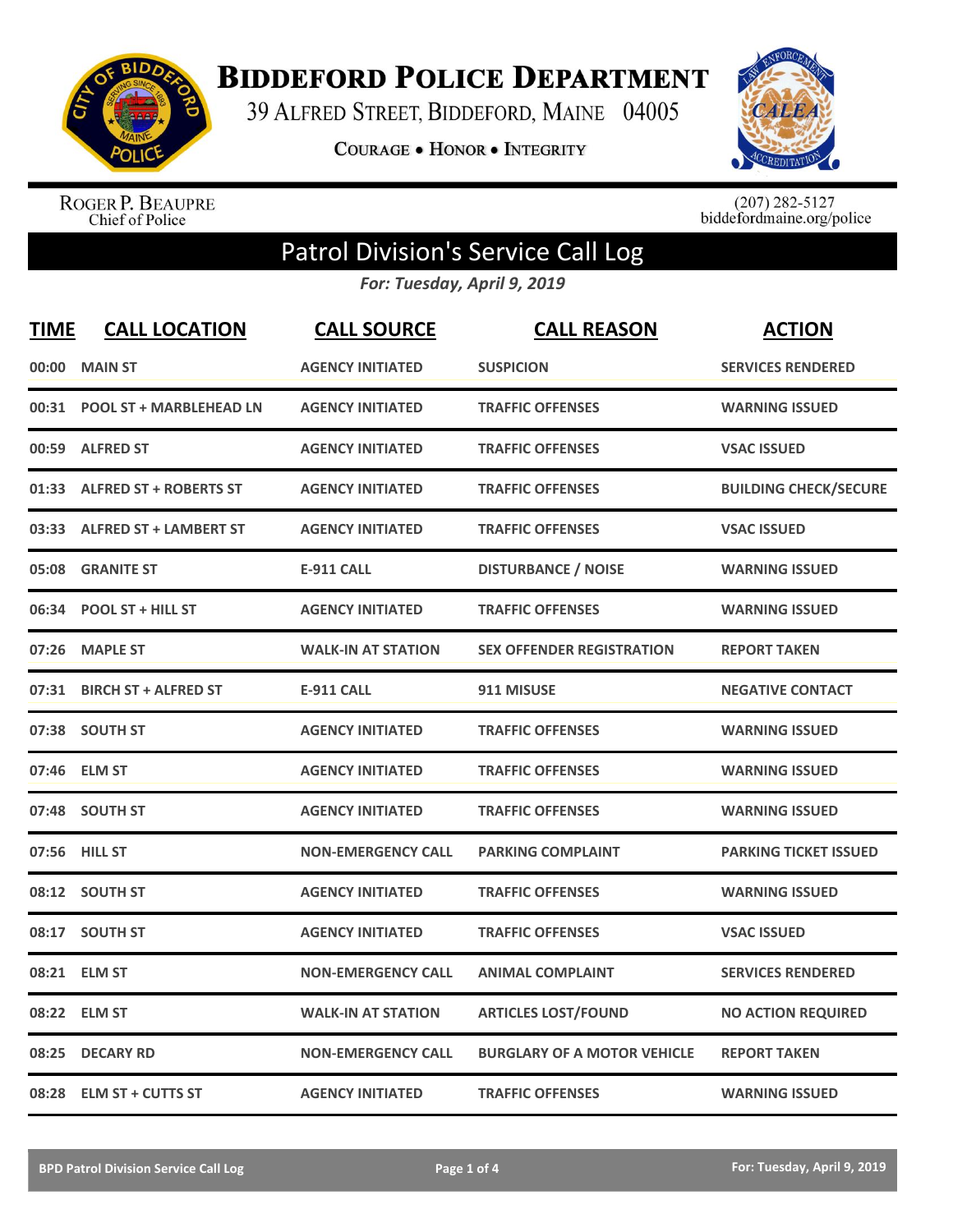| <b>TIME</b> | <b>CALL LOCATION</b>                | <b>CALL SOURCE</b>                                    | <b>CALL REASON</b>                                                       | <b>ACTION</b>             |
|-------------|-------------------------------------|-------------------------------------------------------|--------------------------------------------------------------------------|---------------------------|
|             | 08:30 ALFRED ST                     | <b>NON-EMERGENCY CALL</b>                             | <b>MEETING</b>                                                           | <b>SERVICES RENDERED</b>  |
| 08:44       | <b>MAIN ST</b>                      | <b>AGENCY INITIATED</b>                               | <b>TRAFFIC OFFENSES</b>                                                  | <b>WARNING ISSUED</b>     |
|             | 09:10 SOUTH ST                      | <b>AGENCY INITIATED</b>                               | <b>SUSPICION</b>                                                         | <b>SERVICES RENDERED</b>  |
|             | 09:13 ALFRED ST                     | <b>NON-EMERGENCY CALL</b>                             | <b>TRESPASSING</b>                                                       | <b>CITATION ISSUED</b>    |
|             | <b>CHARGE: CRIMINAL TRESPASS</b>    |                                                       | OFFENDER: MICHAEL DAVID BISSONNETTE  AGE: 53  RESIDENT OF: BIDDEFORD, ME |                           |
|             | 09:30 WASHINGTON ST                 | <b>NON-EMERGENCY CALL</b>                             | <b>ARTICLES LOST/FOUND</b>                                               | <b>SERVICES RENDERED</b>  |
|             | 09:31 MAIN ST                       | <b>E-911 CALL</b>                                     | <b>DISTURBANCE / NOISE</b>                                               | <b>CITATION ISSUED</b>    |
|             |                                     | CHARGE: DISORDERLY CONDUCT, OFFENSIVE WORDS, GESTURES | OFFENDER: ROGER G DAIGLE  AGE: 56  RESIDENT OF: BIDDEFORD, ME            |                           |
|             | <b>CHARGE: CRIMINAL THREATENING</b> |                                                       |                                                                          |                           |
|             | 09:39 ELM ST                        | <b>AGENCY INITIATED</b>                               | <b>ANIMAL COMPLAINT</b>                                                  | <b>SERVICES RENDERED</b>  |
| 09:59       | <b>ALFRED ST + BIRCH ST</b>         | <b>E-911 CALL</b>                                     | <b>DISABLED VEHICLE</b>                                                  | <b>REMOVED HAZARD</b>     |
|             | 10:02 POOL ST                       | <b>AGENCY INITIATED</b>                               | <b>TRAFFIC OFFENSES</b>                                                  | <b>VSAC ISSUED</b>        |
|             | 10:03 SHEVENELL CT + GREEN ST       | <b>AGENCY INITIATED</b>                               | <b>PARKING COMPLAINT</b>                                                 | <b>SERVICES RENDERED</b>  |
|             | 10:15 POOL ST                       | <b>NON-EMERGENCY CALL</b>                             | <b>BURGLARY OF A MOTOR VEHICLE</b>                                       | <b>REPORT TAKEN</b>       |
|             | 10:22 POOL ST                       | <b>AGENCY INITIATED</b>                               | <b>TRAFFIC OFFENSES</b>                                                  | <b>WARNING ISSUED</b>     |
|             | 10:46 WEST ST + HILL ST             | <b>AGENCY INITIATED</b>                               | <b>TRAFFIC DETAIL</b>                                                    | <b>SERVICES RENDERED</b>  |
|             | 11:06 BURLEIGH LN                   | <b>AGENCY INITIATED</b>                               | <b>ANIMAL COMPLAINT</b>                                                  | <b>WARNING ISSUED</b>     |
|             | 11:18 ALFRED ST                     | <b>RADIO</b>                                          | <b>SEX OFFENDER REGISTRATION</b>                                         | <b>REPORT TAKEN</b>       |
|             | 11:28 WASHINGTON ST                 | <b>NON-EMERGENCY CALL</b>                             | <b>ARTICLES LOST/FOUND</b>                                               | <b>SERVICES RENDERED</b>  |
|             | 11:35 HILL ST                       | <b>AGENCY INITIATED</b>                               | <b>TRAFFIC OFFENSES</b>                                                  | <b>VSAC ISSUED</b>        |
|             | 11:57 WEST ST                       | <b>AGENCY INITIATED</b>                               | <b>ANIMAL COMPLAINT</b>                                                  | <b>SERVICES RENDERED</b>  |
|             | 12:02 POOL ST                       | <b>AGENCY INITIATED</b>                               | <b>TRAFFIC OFFENSES</b>                                                  | <b>WARNING ISSUED</b>     |
|             | 12:07 PRECOURT ST                   | <b>E-911 CALL</b>                                     | 911 TEST CALL                                                            | <b>NO ACTION REQUIRED</b> |
|             | 12:10 POOL ST                       | <b>AGENCY INITIATED</b>                               | <b>TRAFFIC OFFENSES</b>                                                  | <b>WARNING ISSUED</b>     |
|             | 12:15 CLEAVES ST                    | <b>NON-EMERGENCY CALL</b>                             | <b>CHECK WELFARE</b>                                                     | <b>NEGATIVE CONTACT</b>   |
|             | 12:20 HILL ST                       | <b>AGENCY INITIATED</b>                               | <b>TRAFFIC OFFENSES</b>                                                  | <b>WARNING ISSUED</b>     |
|             | 12:35 ALFRED ST                     | <b>AGENCY INITIATED</b>                               | <b>DRUG</b>                                                              | <b>SERVICES RENDERED</b>  |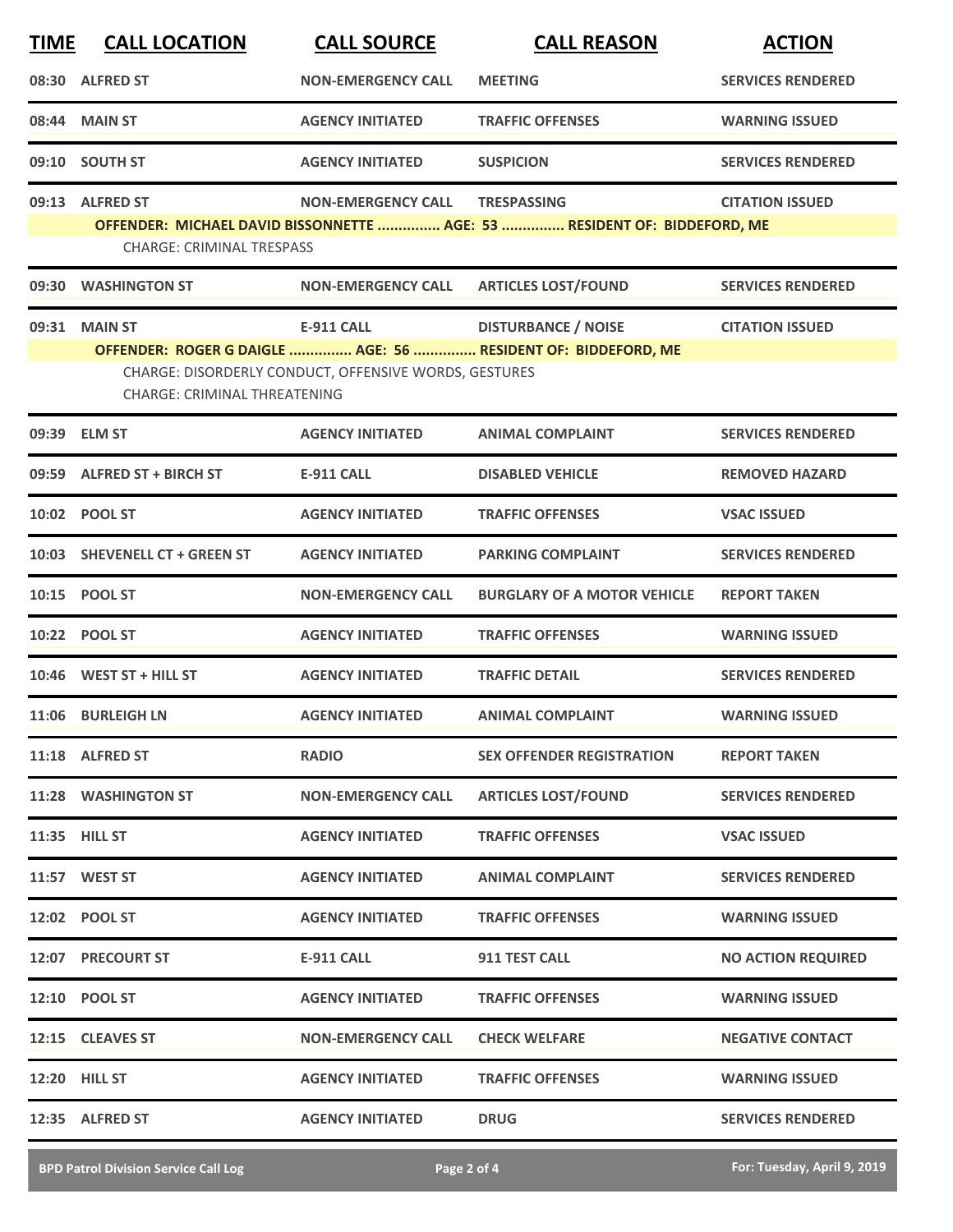| <b>TIME</b> | <b>CALL LOCATION</b>                           | <b>CALL SOURCE</b>                | <b>CALL REASON</b>                                             | <b>ACTION</b>                |
|-------------|------------------------------------------------|-----------------------------------|----------------------------------------------------------------|------------------------------|
|             | <b>12:45 MAIN ST</b>                           | <b>WALK-IN AT STATION</b>         | <b>HARASSMENT</b>                                              | <b>REPORT TAKEN</b>          |
|             | 12:48 WEST ST                                  | <b>AGENCY INITIATED</b>           | <b>ANIMAL COMPLAINT</b>                                        | <b>SERVICES RENDERED</b>     |
|             | 13:15 WEST ST                                  | <b>AGENCY INITIATED</b>           | <b>TRAFFIC OFFENSES</b>                                        | <b>WARNING ISSUED</b>        |
|             | 13:24 ALFRED ST                                | <b>NON-EMERGENCY CALL</b>         | <b>DRUG</b>                                                    | <b>SERVICES RENDERED</b>     |
|             | 13:28 GRAYSON ST                               | <b>AGENCY INITIATED</b>           | <b>TRAFFIC OFFENSES</b>                                        | <b>VSAC ISSUED</b>           |
|             | 13:30 ALFRED ST                                | <b>AGENCY INITIATED</b>           | <b>PAPERWORK</b>                                               | <b>SERVICES RENDERED</b>     |
|             | 13:41 ALFRED ST                                | <b>AGENCY INITIATED</b>           | <b>PAPERWORK</b>                                               | <b>NEGATIVE CONTACT</b>      |
|             | 13:42 ELM ST                                   | <b>AGENCY INITIATED</b>           | <b>TRAFFIC OFFENSES</b>                                        | <b>WARNING ISSUED</b>        |
|             | 13:48 ALFRED ST                                | <b>WALK-IN AT STATION</b>         | <b>ALL OTHER</b>                                               | <b>SERVICES RENDERED</b>     |
|             | 13:57 ELM ST                                   | <b>AGENCY INITIATED</b>           | <b>TRAFFIC OFFENSES</b>                                        | <b>VSAC ISSUED</b>           |
|             | 14:13 SACO FALLS WAY                           | <b>AGENCY INITIATED</b>           | <b>PAPERWORK</b>                                               | <b>NEGATIVE CONTACT</b>      |
|             | 14:21 ALFRED ST                                | <b>AGENCY INITIATED</b>           | <b>TRAFFIC OFFENSES</b>                                        | <b>WARNING ISSUED</b>        |
|             | 14:32 ALFRED ST                                | <b>E-911 CALL</b>                 | 911 MISUSE                                                     | <b>NO ACTION REQUIRED</b>    |
|             | 14:33 POOL ST                                  | <b>E-911 CALL</b>                 | 911 MISUSE                                                     | <b>NO ACTION REQUIRED</b>    |
|             | 14:35 ELM ST                                   | <b>AGENCY INITIATED</b>           | <b>PAPERWORK</b>                                               | <b>PAPERWORK SERVED</b>      |
|             | 14:49 HILL ST                                  | <b>AGENCY INITIATED</b>           | <b>PAPERWORK</b>                                               | <b>NEGATIVE CONTACT</b>      |
|             | 15:03 ELM ST                                   | <b>AGENCY INITIATED</b>           | PRO-ACTIVE DV RESPONSE TEAM                                    | <b>NO VIOLATION</b>          |
|             | 15:06 ALFRED ST                                | <b>AGENCY INITIATED</b>           | <b>PARKING COMPLAINT</b>                                       | <b>VEHICLE TOWED</b>         |
|             | 15:25 ALFRED ST + LAMBERT ST                   | <b>AGENCY INITIATED</b>           | <b>TRAFFIC OFFENSES</b>                                        | <b>WARNING ISSUED</b>        |
|             | 15:25 HILL ST                                  | E-911 CALL                        | <b>DISTURBANCE / NOISE</b>                                     | <b>SERVICES RENDERED</b>     |
|             | 15:31 ORCHARD ST + MAY ST                      | <b>E-911 CALL</b>                 | 911 MISUSE                                                     | <b>REFERRED OTHER AGENCY</b> |
|             | 15:58 ALFRED ST                                | <b>WALK-IN AT STATION</b>         | <b>ALL OTHER</b>                                               | <b>SERVICES RENDERED</b>     |
|             | 15:59 ELM ST + BEACON AVE                      | <b>AGENCY INITIATED</b>           | <b>TRAFFIC OFFENSES</b>                                        | <b>WARNING ISSUED</b>        |
|             | 16:09 GRAHAM ST                                | <b>NON-EMERGENCY CALL</b>         | <b>CIVIL COMPLAINT</b>                                         | <b>CIVIL COMPLAINT</b>       |
|             | 16:43 ALFRED ST                                | AGENCY INITIATED TRAFFIC OFFENSES |                                                                | <b>CITATION ISSUED</b>       |
|             |                                                |                                   | OFFENDER: TRACEY E HARDMAN  AGE: 48  RESIDENT OF: PORTLAND, CT |                              |
|             | <b>CHARGE: OPERATE VEHICLE WITHOUT LICENSE</b> |                                   |                                                                |                              |